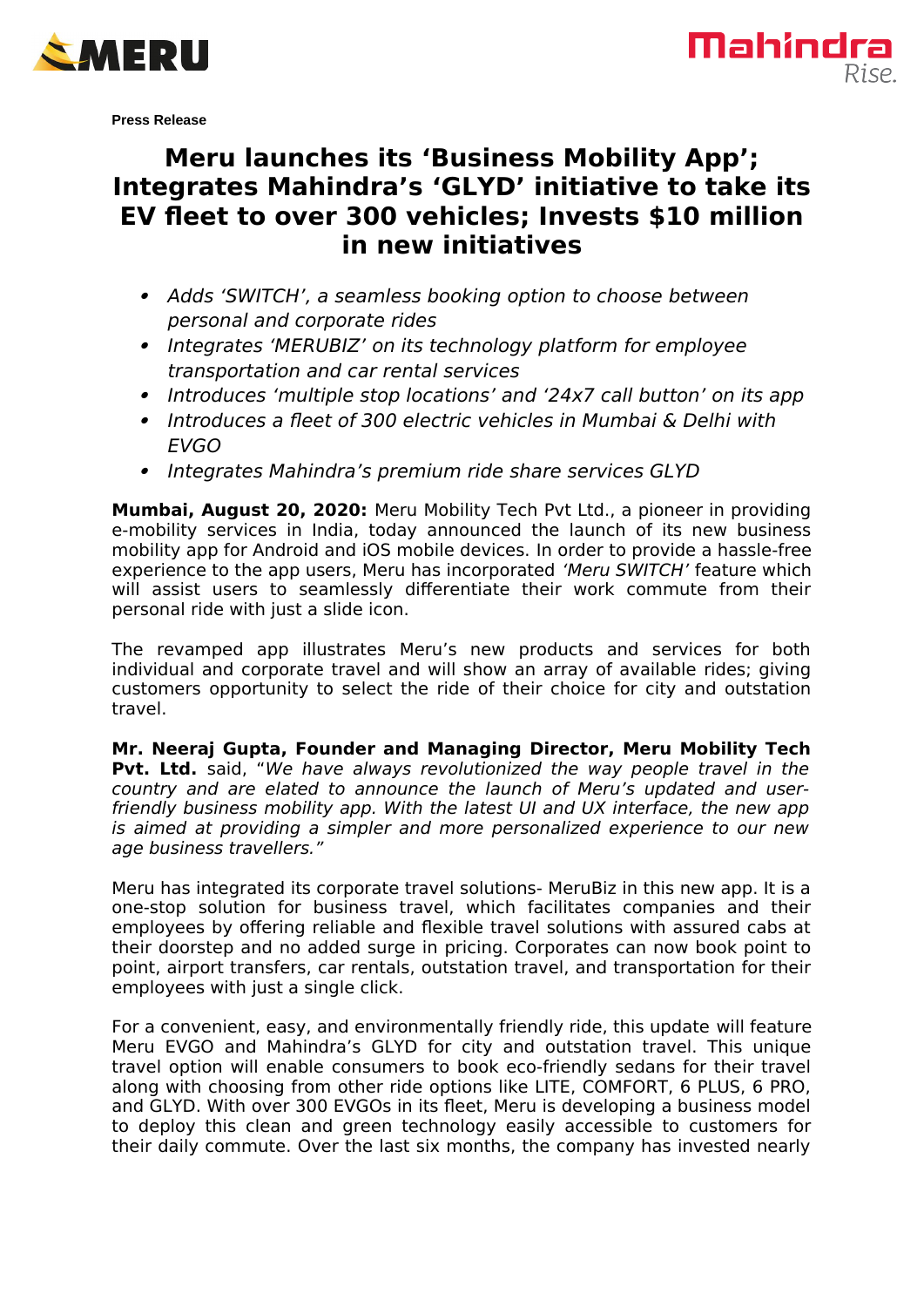



\$10 million in developing the new technology platform, creating charging infrastructure and deploying 300 EV's across Mumbai & Delhi.

Other added features in this the app includes a call icon on the home screen to book a cab on call, distinct COVID safety measures implemented by Meru, weather updates, the addition of multiple stop options from pick-up locations for city-rides, schedule a ride from 35 mins to 30 days in advanceetc. The company is also planning to add live traffic updates in the future.

Mr. Gupta added, "Our new offerings will be targeted towards work commute/business travel with a focus on sustainable and affordable electric mobility. In less than 6 months, it is now the second-largest platform to provide EV rides to its customers. We aim to migrate 100% of our fleet to Electric vehicles by 2030 and operate 10,000 EVs by 2024 with a vision of becoming the largest EV led business mobility platform in the country."

## **About Meru:**

Launched in 2007, MERU pioneered the concept of tech-enabled ride-hailing service in India. Having served over 20 million customers in 24 cities, MERU offers both local and outstation rides for point-to-point travel and rental packages. MERU maintains its long-standing relationship across all the major private airports in India and has been the official cab service for these airports for over a decade. Alongside local city transport, MERU's outstation service now covers 100 cities and 7000+ destinations. Customers can book MERU rides via the MERU App (Android and iOS), website [\(www.meru.in\)](http://www.meru.in/), 24x7 contact center (44224422) and at dedicated booking counters present at airports. MERU also stands strong in the B2B sector for providing corporate travel solutions under its MeruBiz offerings [\(www.merubiz.in\)](http://www.merubiz.in/), such as Employee Transportation, Executive Car-Rentals, Airport Transfers, Travel Concierge and Corporate Bulk Bookings for events /conferences, and more. MERU has a wide fleet of vehicles ranging from hatchbacks, economy and luxury sedans, premium SUVs and buses.

## **About Mahindra**

The Mahindra Group is a USD 19.4 billion federation of companies that enables people to rise through innovative mobility solutions, driving rural prosperity, enhancing urban living, nurturing new businesses and fostering communities. It enjoys a leadership position in utility vehicles, information technology, financial services and vacation ownership in India and is the world's largest tractor company by volume. It also enjoys a strong presence in renewable energy, agribusiness, logistics and real estate development. Headquartered in India, Mahindra employs over 2,56,000 people across 100 countries.

Learn more about Mahindra on [www.mahindra.com](http://www.mahindra.com/) / Twitter and Facebook: @MahindraRise

**Please use the following hashtags/handles for social media updates and download the app at:**